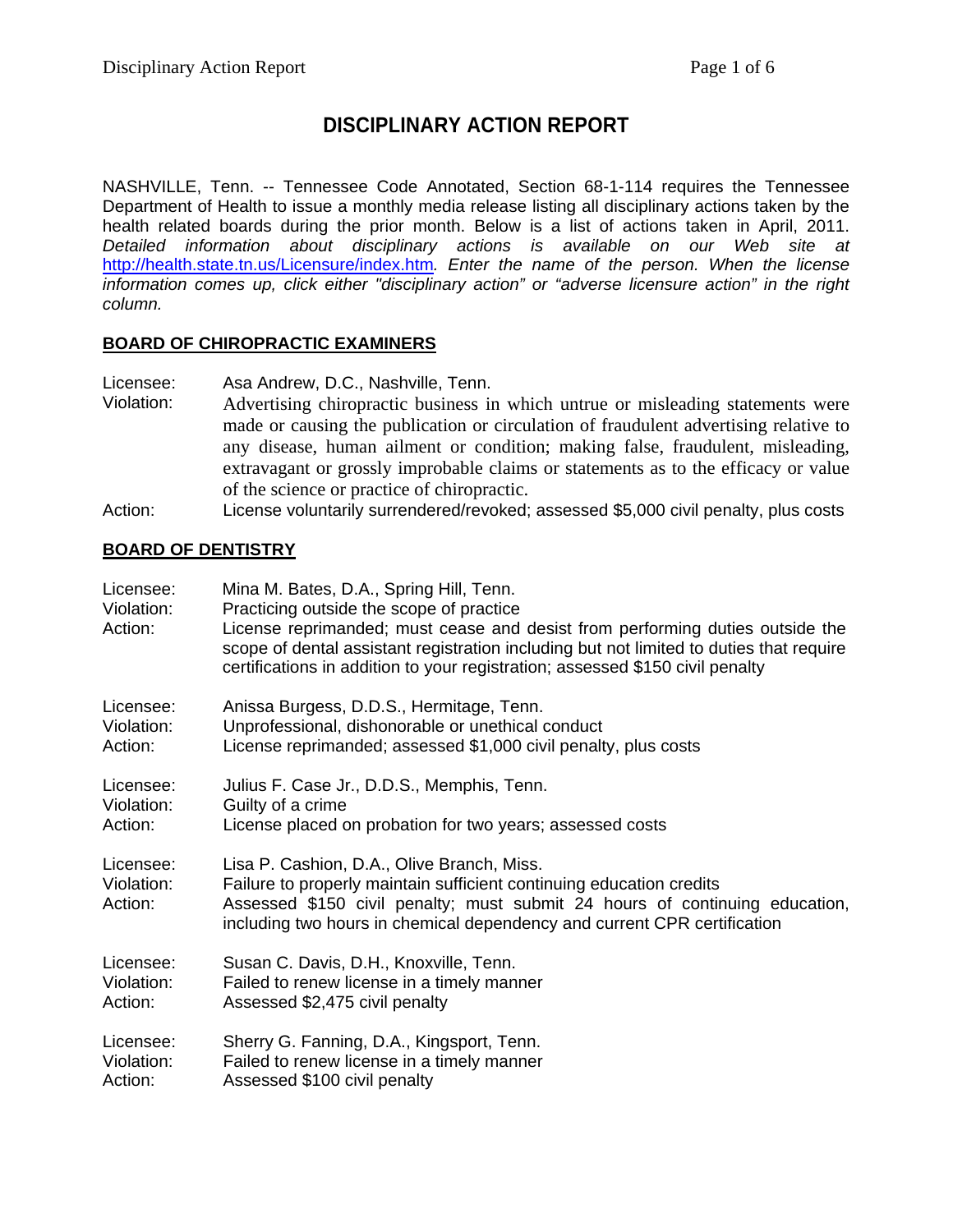| Licensee:                          | Dixie N. Luckman, D.H., Jackson, Tenn.                                                                                                                                                                                |
|------------------------------------|-----------------------------------------------------------------------------------------------------------------------------------------------------------------------------------------------------------------------|
| Violation:                         | Failed to renew license in a timely manner                                                                                                                                                                            |
| Action:                            | Assessed \$2,400 civil penalty                                                                                                                                                                                        |
| Licensee:<br>Violation:<br>Action: | Mary K. McGuire, D.A., Dyersburg, Tenn.<br>Performed duties that required a dental license<br>License suspended for six months; must meet certain terms and conditions;<br>assessed \$3,000 civil penalty, plus costs |
| Licensee:                          | Paraskeve K. Peterson, D.A., Knoxville, Tenn.                                                                                                                                                                         |
| Violation:                         | Failed to renew license in a timely manner                                                                                                                                                                            |
| Action:                            | Assessed \$550 civil penalty                                                                                                                                                                                          |
| Licensee:                          | Kimberly S. Wieger, D.H., Blountville, Tenn.                                                                                                                                                                          |
| Violation:                         | Failed to renew license in a timely manner                                                                                                                                                                            |
| Action:                            | Assessed \$150 civil penalty                                                                                                                                                                                          |

### **BOARD OF EMERGENCY MEDICAL SERVICES**

| Licensee:<br>Violation:<br>Action: | Jessica D. Hanes, EMT-IV, Woodbury, Tenn.<br>Violation of board order<br>License revoked |
|------------------------------------|------------------------------------------------------------------------------------------|
| Licensee:                          | Adrian L. Scott, EMT, Nashville, Tenn.                                                   |
| Violation:                         | Guilty of a crime which is under appeal to the Tennessee Court of Criminal<br>Appeals    |
| Action:                            | License suspended pending resolution of underlying criminal proceedings                  |

### **BOARD OF NURSING**

| Licensee:                          | Retha E. Alexander, A.P.N., R.N., Vonore, Tenn.                                                                                                                                                                              |
|------------------------------------|------------------------------------------------------------------------------------------------------------------------------------------------------------------------------------------------------------------------------|
| Violation:                         | Diversion of controlled substance                                                                                                                                                                                            |
| Action:                            | A.P.N. and R.N. license revoked; assessed \$3,000 civil penalty, plus costs                                                                                                                                                  |
| Licensee:<br>Violation:<br>Action: | Shannon D. Brown, R.N., Hermitage, Tenn.<br>Guilty of a crime; failed to disclose criminal conviction on renewal<br>License suspended; must meet certain terms and conditions; assessed \$1,000<br>civil penalty, plus costs |
| Licensee:                          | Robyn C. Clark, L.P.N., Sunbright, Tenn.                                                                                                                                                                                     |
| Violation:                         | Failed to pay student loan                                                                                                                                                                                                   |
| Action:                            | License suspended                                                                                                                                                                                                            |
| Licensee:<br>Violation:<br>Action: | Linda K. Cole, L.P.N., Nashville, Tenn.<br>Violation of board order<br>License revoked; assessed \$1,000 civil penalty, plus costs<br>This practitioner was disciplined on January 20, 2011                                  |
| Licensee:                          | Sheila Bales Couk, R.N., Lenoir City, Tenn.                                                                                                                                                                                  |
| Violation:                         | Guilty of a crime                                                                                                                                                                                                            |
| Action:                            | License revoked; assessed \$1,000 civil penalty, plus costs                                                                                                                                                                  |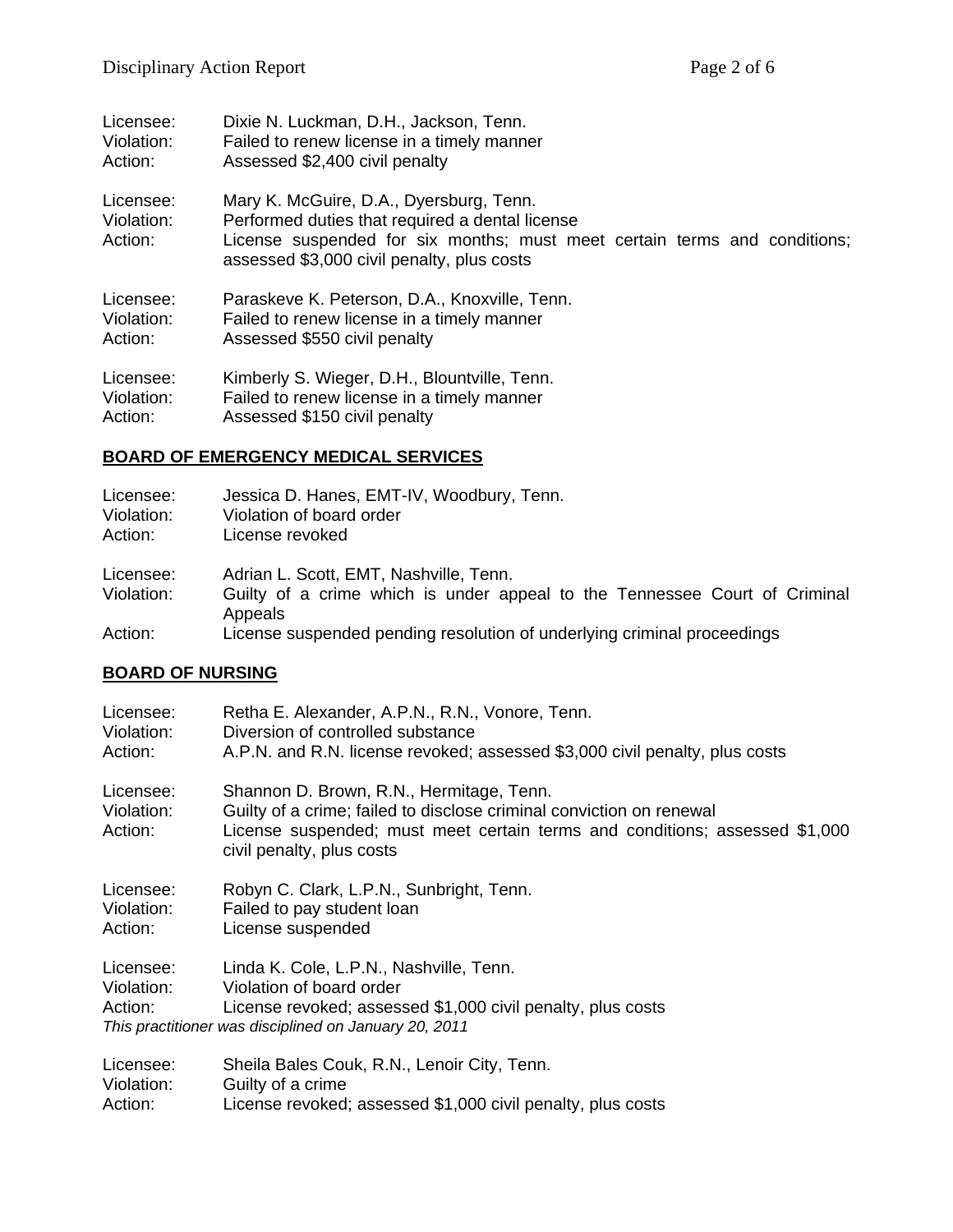| Licensee:                          | Mary Beth Cox a.k.a. Mary Beth Booher, A.P.N., R.N., Jackson, Tenn.                                                                                                                                                                                    |
|------------------------------------|--------------------------------------------------------------------------------------------------------------------------------------------------------------------------------------------------------------------------------------------------------|
| Violation:                         | Guilty of a crime; unprofessional conduct                                                                                                                                                                                                              |
| Action:                            | License suspended; must meet certain terms and conditions                                                                                                                                                                                              |
| Licensee:                          | Jonathan O. Davidson, R.N., Memphis, Tenn.                                                                                                                                                                                                             |
| Violation:                         | Guilty of a crime; unprofessional conduct                                                                                                                                                                                                              |
| Action:                            | License revoked; assessed \$1,000 civil penalty, plus costs                                                                                                                                                                                            |
| Licensee:                          | Karen R. Durham, R.N., Knoxville, Tenn.                                                                                                                                                                                                                |
| Violation:                         | Failed to pay student loan                                                                                                                                                                                                                             |
| Action:                            | License suspended                                                                                                                                                                                                                                      |
| Licensee:                          | Joseph Fernandez, L.P.N., Dunlap, Tenn.                                                                                                                                                                                                                |
| Violation:                         | Failed to pay student loan                                                                                                                                                                                                                             |
| Action:                            | License suspended                                                                                                                                                                                                                                      |
| Licensee:                          | Judy A. Fuller, L.P.N., Maryville, Tenn.                                                                                                                                                                                                               |
| Violation:                         | Failed to pay student loan                                                                                                                                                                                                                             |
| Action:                            | License suspended                                                                                                                                                                                                                                      |
| Licensee:                          | Michelle A. Garcia, R.N., Hermitage, Tenn.                                                                                                                                                                                                             |
| Violation:                         | Failed to pay student loan                                                                                                                                                                                                                             |
| Action:                            | License suspended                                                                                                                                                                                                                                      |
| Licensee:                          | Christy L. Gibson, R.N., Cookeville, Tenn.                                                                                                                                                                                                             |
| Violation:                         | Failed to pay student loan                                                                                                                                                                                                                             |
| Action:                            | License suspended                                                                                                                                                                                                                                      |
| Licensee:                          | Jeff Goddard, R.N., Union City, Tenn.                                                                                                                                                                                                                  |
| Violation:                         | Failed to pay student loan                                                                                                                                                                                                                             |
| Action:                            | License suspended                                                                                                                                                                                                                                      |
| Licensee:<br>Violation:<br>Action: | Christy G. Hanson, R.N., Norris, Tenn.<br>Positive drug screen; removed controlled substances without authorization from a<br>licensed prescriber<br>License voluntarily surrendered/revoked                                                           |
| Licensee:                          | Mitzi D. Henley, R.N., White House, Tenn.                                                                                                                                                                                                              |
| Violation:                         | Failed to pay student loan                                                                                                                                                                                                                             |
| Action:                            | License suspended                                                                                                                                                                                                                                      |
| Licensee:<br>Violation:<br>Action: | Jimmie D. Jennings, R.N., Cedar Hill, Tenn.<br>Guilty of a crime; fraud and deceit in procuring or attempting to procure a license<br>to practice nursing<br>License placed on probation for five years; assessed \$1,000 civil penalty, plus<br>costs |
| Licensee:                          | Roger W. Jones, L.P.N., Knoxville, Tenn.                                                                                                                                                                                                               |
| Violation:                         | Guilty of a crime; failed to notify the board of criminal conviction                                                                                                                                                                                   |
| Action:                            | License revoked; assessed \$1,000 civil penalty, plus costs                                                                                                                                                                                            |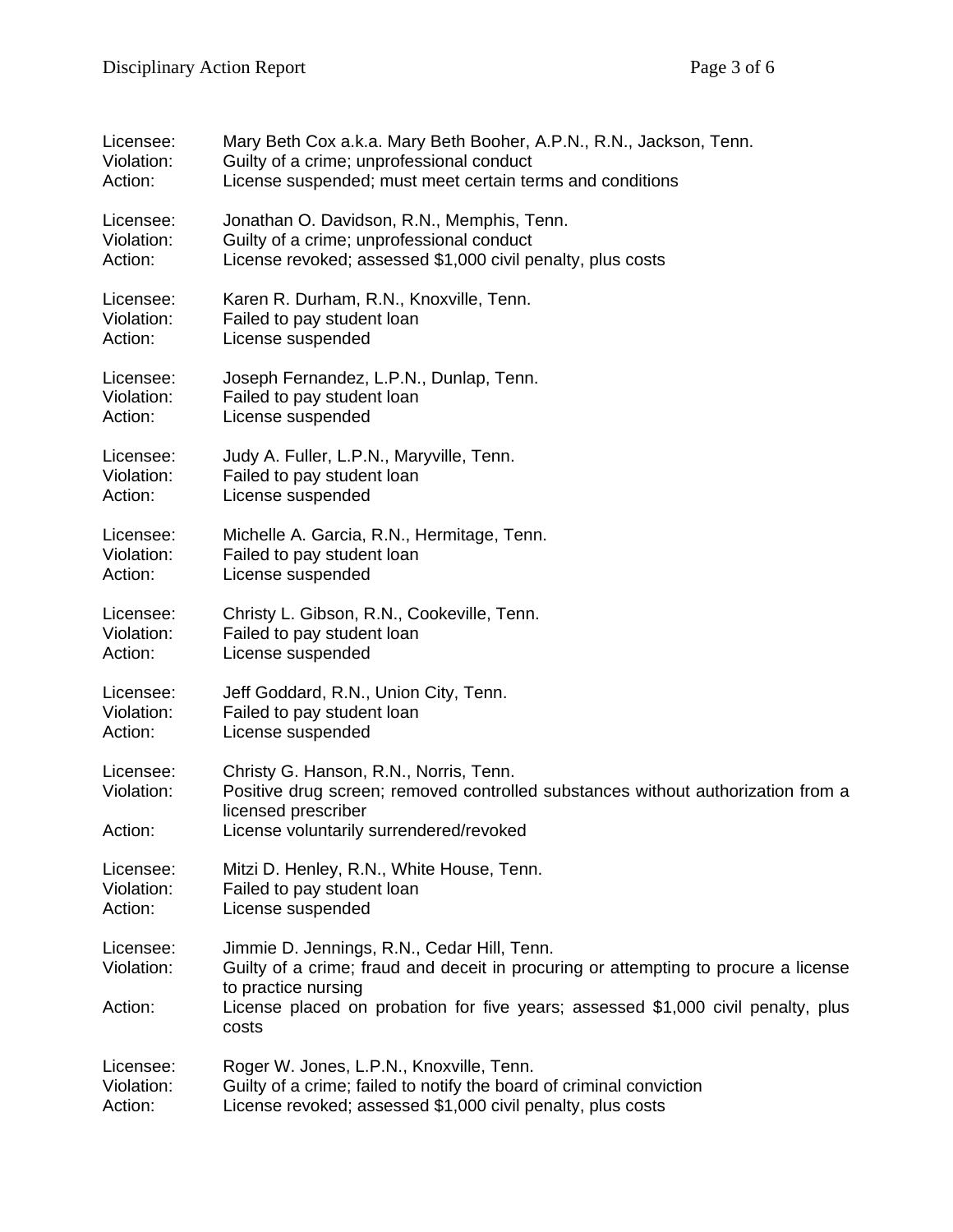| Licensee:                          | Jeanne M. Kosirog, L.P.N., Murfreesboro, Tenn.                                                                                                                                                                              |  |
|------------------------------------|-----------------------------------------------------------------------------------------------------------------------------------------------------------------------------------------------------------------------------|--|
| Violation:                         | Action taken by the state of Arizona                                                                                                                                                                                        |  |
| Action:                            | License revoked; assessed costs                                                                                                                                                                                             |  |
| Licensee:                          | Sandra J. Myracle, R.N., Lexington, Tenn.                                                                                                                                                                                   |  |
| Violation:                         | Positive drug screen                                                                                                                                                                                                        |  |
| Action:                            | License revoked; assessed \$500 civil penalty, plus costs                                                                                                                                                                   |  |
| Licensee:<br>Violation:<br>Action: | Elizabeth Riddle, A.P.N., R.N., Dresden, Tenn.<br>Over-prescribing, or prescribing in a manner inconsistent with board rules<br>A.P.N. license placed on probation for two years; must meet certain terms and<br>conditions |  |
| Licensee:                          | Teri L. Sexton, R.N., Arlington, Tenn.                                                                                                                                                                                      |  |
| Violation:                         | Failed to pay student loan                                                                                                                                                                                                  |  |
| Action:                            | License suspended                                                                                                                                                                                                           |  |
| Licensee:<br>Violation:<br>Action: | Leslie Stanfield, R.N., Adamsville, Tenn.<br>Positive drug screen<br>License placed on probation to run concurrent with contract already in place with<br>the Tennessee Professional Assistance Program                     |  |
| Licensee:                          | Kathy Y. White, L.P.N., Memphis, Tenn.                                                                                                                                                                                      |  |
| Violation:                         | Failed to pay student loan                                                                                                                                                                                                  |  |
| Action:                            | License suspended                                                                                                                                                                                                           |  |
| Licensee:<br>Violation:            | Sandra F. Yarbrough, L.P.N., Madison, Tenn.<br>Being under the influence of alcoholic beverages, or under the influence of drugs<br>while on duty                                                                           |  |
| Action:                            | License placed on probation to run concurrent with contract already in place with<br>the Tennessee Professional Assistance Program; assessed \$1,000 civil penalty,<br>plus costs                                           |  |

### **BOARD OF OCCUPATIONAL THERAPY**

| Licensee:  | Derek N. Smith, O.T.A., Summerville, Ga.                            |
|------------|---------------------------------------------------------------------|
| Violation: | Guilty of a crime                                                   |
| Action:    | License placed on probation; must meet certain terms and conditions |

#### **BOARD OF PROFESSIONAL COUNSELORS, MARITAL AND FAMILY THERAPISTS, AND CLINICAL PASTORAL THERAPISTS**

| Licensee:  | Blondel E. Senior, C.P.C., Calhoun, Tenn.                       |
|------------|-----------------------------------------------------------------|
| Violation: | Unprofessional misconduct, unethical, or unprofessional conduct |
| Action:    | License voluntarily surrendered/revoked                         |

#### **BOARD OF EXAMINERS OF PSYCHOLOGY**

Licensee: Roy J. Kersey, Ph.D., Knoxville, Tenn.